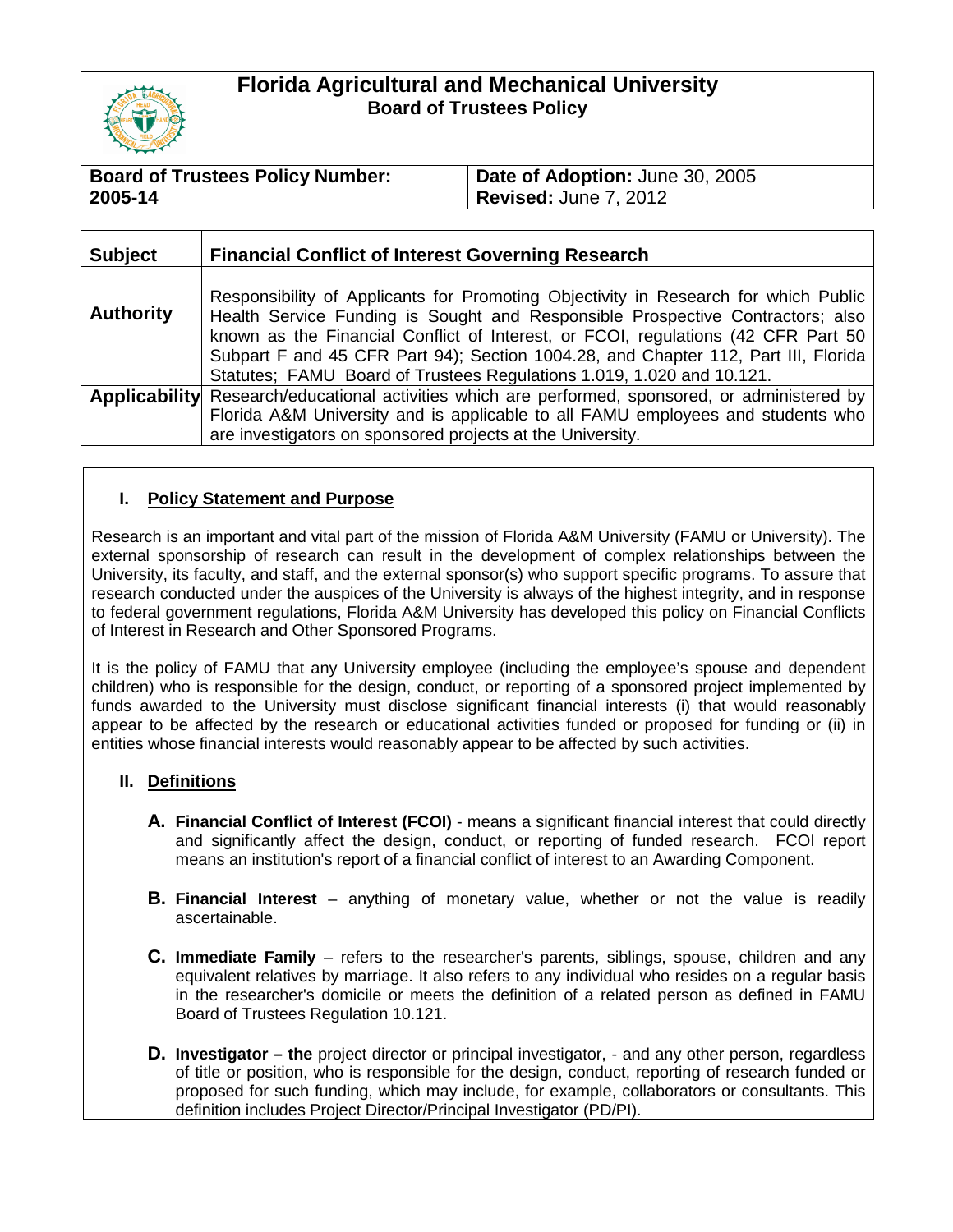- **E. PD/PI** means a project director or principal investigator of a funded research project; the PD/PI is included in the definitions of senior/key personnel and investigator.
- **F. Research –** systematic investigation, study or experiment designed to develop or contribute to generalized knowledge relating broadly to public health, including behavioral and social sciences research. The term encompasses basic and applied research and product development and includes any such activity for which research funding is available from an Awarding Component through a grant or cooperative agreement.
- **G. Researcher** includes the principal investigator and all faculty and research staff members who will have responsibility for the design and conduct of the research as well as the dissemination of its results.
- **H. Significant Financial Interest (SFI)** refers to anything of monetary value, including, but not limited to, salary or other payments for services (e.g., consulting fees or honoraria); equity interests (e.g., stocks, stock options or other ownership interests); and intellectual property rights (e.g., patents, copyrights and royalties from such rights).

#### **1. Inclusions:**

- (i) Income (including salary) consulting payments; honoraria, reimbursement of expenses, royalty payments, dividends, or any other payment or consideration from a simple business entity, public entity, or non-profit entity exceeding \$5,000 during the prior twelve months;
- (ii) Equity (in the form of stock, stock options, real estate or any other investment of ownership interests) in any enterprise. (This does not apply in the case of stock holdings such as diversified or mutual funds where the investigator is unaware of specific stock held);
- (iii) In regards to a non-publicly traded entity, an SFI exists if the value of any remuneration received from the entity in the twelve months preceding the disclosure, when aggregated, exceeds \$5,000, or when the Investigator (or the investigator's spouse or dependent children) holds any equity interest;
- (iv) A position as director, officer, partner, trustee, or member of the board of directors of any business entity;
- (v) Income from seminars, lectures, or teaching engagements sponsored by public or nonprofit entities;
- (vi) Income from service on advisory committees or review panels for public or nonprofit entities; or
- (vii) Intellectual property interest on a patent filed or to be filed by a party other than the University.

## **2. Exclusions:**

- (i) Income from seminars, lectures, or teaching engagements sponsored by and service on advisory or review panels for a federal, state or local government agency and institution of higher education;
- (ii) Academic teaching hospital, a medical center, or a research institute that is affiliated with institution of higher education;
- (iii) Income from investment vehicles, such as mutual funds and retirement accounts, as long as the investigator does not directly control investment decisions made in these vehicles;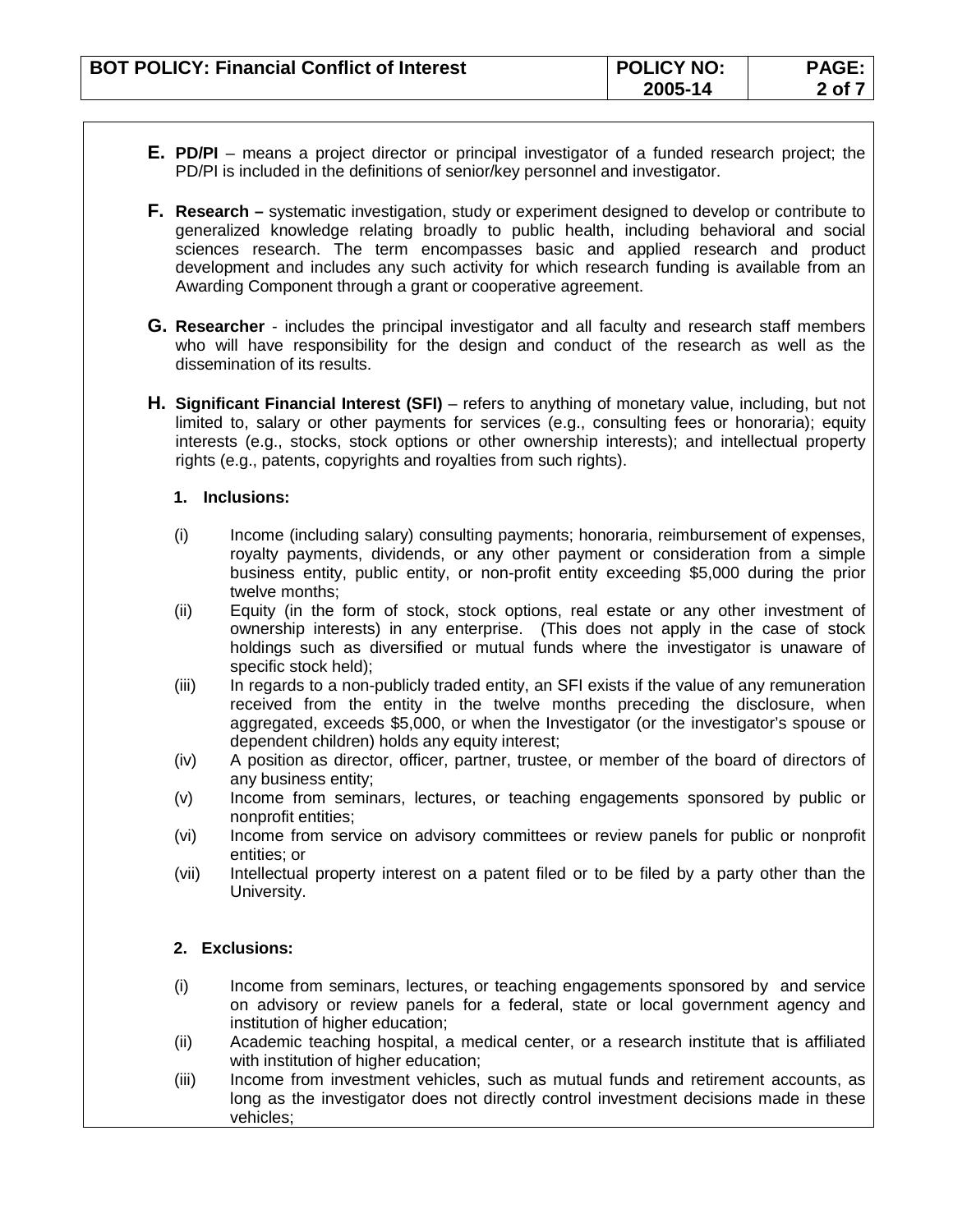| <b>BOT POLICY: Financial Conflict of Interest</b> | <b>POLICY NO:</b> | <b>PAGE:</b> |
|---------------------------------------------------|-------------------|--------------|
|                                                   | 2005-14           | 3 of         |

- (iv) An equity interest that, when aggregated for the investigator and the investigator's spouse and dependent children, meets both of the following tests: does not exceed \$5,000 in value as determined through reference to public prices or other reasonable measures to fair market value, and does not represent more than a 5% ownership interest in any single entity;
- (v) Salaries, royalties or other payments that, when aggregated for the investigator and the investigator's spouse and dependent children, are not expected to exceed \$5,000 during the next twelve month period; or
- (vi) Any ownership interests in the institution, if institution is an applicant under the Small Business Innovation Research Program or Small Business Technology Transfer Program.
- **I. Sponsored Research Project or Other Sponsored Program** includes a variety of possible activities and not research alone. Sponsored Programs can include curriculum development activity, public service projects, instrumentation and infrastructure awards, training grants, conference grants and any other activity funded either directly, or indirectly, by an agency of the federal government.

## **III. Investigator's Responsibility**

Persons covered under this policy are expected to govern their professional activities in accordance with the University mission, regulations and with integrity. Covered persons are expected to identify and, when possible, avoid financial conflicts of interest. If a conflict cannot be avoided, the Statement of Financial Interests Form must be completed to allow for elimination or management of the financial conflicts.

In accordance with Section IV below covered persons must disclose any significant financial interest that involves themselves, spouse, and dependent children in organizations or companies whose financial interests may reasonably appear to affect or be affected by their sponsored activities.

## **IV. Disclosure of a Significant Financial Interest in Research**

Florida A&M University investigators holding a significant financial interest as defined above must disclose this interest in writing **prior** to submission of a grant application or contract to the Office of Sponsored Programs or, for non-sponsored research, prior to initiation of the activity. The principal investigator must ensure that all investigators in the proposal disclose significant financial interests; however, each covered person is obligated to disclose real or apparent conflicts of interest. Covered persons shall disclose annually all significant financial conflicts which are covered under this policy. Covered persons shall also update their disclosure forms whenever a new significant financial interest has evolved, or when the existing interest ends or is materially altered, or if a new investigator with a significant financial interest is hired to work on the research project; that interest must be disclosed within 60 days. Disclosure should be made to the Division of Audit and Compliance. The research may not begin until the University has reviewed the disclosure and all parties have agreed to any necessary management strategies. Statement of Financial Interest Forms are available on the Division of Research website at [www.famu.edu](http://www.famu.edu/) and click on RESEARCH. Disclosure documents shall be destroyed at the end of the retention period.

Investigators must also disclose the occurrence of any reimbursed or sponsored travel related to their institutional responsibilities: provided, however, that this disclosure requirement does not apply to travel that is reimbursed or sponsored by a federal, state, or local government agency, institution of higher education as defined in 20 U.S.C. 1001(a), an academic teaching hospital, a medical center, or a research institute that is affiliated with FAMU. This disclosure, which will include, at a minimum, the purpose of the trip, the identity of the sponsor/organizer, the destination, and the duration.

## **V. Designated University Official**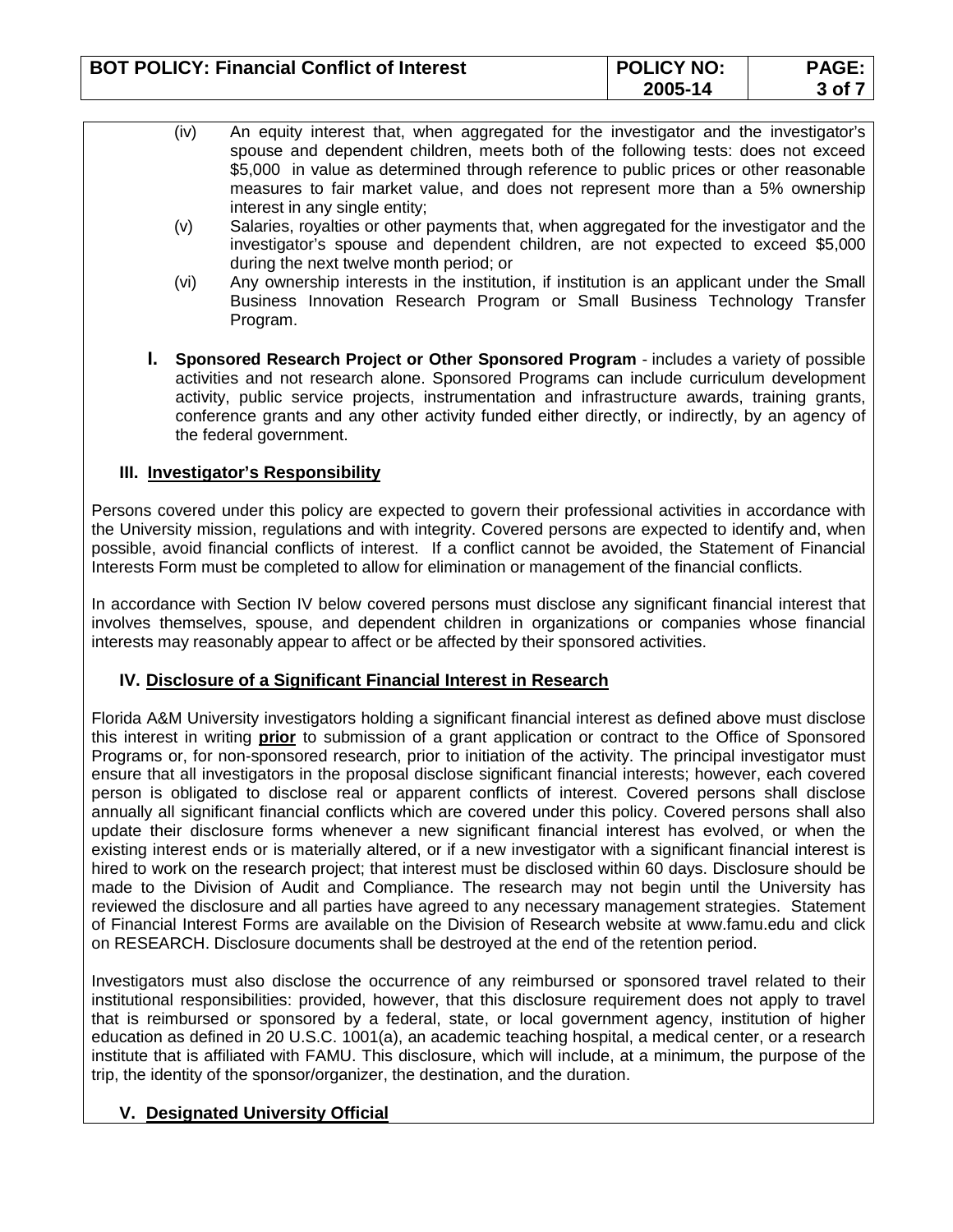| <b>BOT POLICY: Financial Conflict of Interest</b> | <b>POLICY NO:</b> | <b>PAGE:</b> |
|---------------------------------------------------|-------------------|--------------|
|                                                   | 2005-14           | 4 of '       |

The Designated University Official is the university official designated by the President to complete the first level review of the investigator's Statement of Financial Interest Form and to determine if any reported interests reasonably appear to be affected by the project. The Designated University Official will be located in the Division of Audit and Compliance.

## **VI. Approvals/Responsibilities**

If the University determines that such interest may affect the design, conduct, or reporting of the project, the University will take steps to manage or eliminate the conflict of interest. Records of financial disclosures and actions taken to manage conflicts of interest shall be retained at least three years beyond the termination or completion of the award to which they relate, or the resolution of any government action involving those records, whichever is longer.

It will be the responsibility of the Division of Research to file with the requisite Federal agency an inability of the University to satisfactorily manage a conflict of interest.

#### **VII. Initial Report and Annual Report**

- A. The following information should be included in the report:
	- 1. Grant/Contract number;
	- 2. Project Director/Principal Investigator (PD/PI) or Contact PD/PI;<br>3. Name of Investigator with FCOI:
	- Name of Investigator with FCOI;
	- 4. Whether FCOI was managed, reduced, or eliminated;
	- 5. Name of the entity with which the Investigator has a FCOI;
	- 6. Nature of FCOI, e.g., equity, consulting fees, travel reimbursement, honoraria;
	- 7. Value of the financial interest \$0-4,999; \$5K-9,999; \$10K-19,999; amounts between \$20K-\$100K by increments of \$20K; amounts above \$100K by increments of \$50K or statement that a value cannot be readily determined;
	- 8. A description of how the financial interest relates to a funded research and the basis for the Institution's determination that the financial interest conflicts with such research;
	- 9. Key elements of the Institution's management plan;
	- 10. ANNUAL REPORT;
	- 11. Status of the FCOI; and
	- 12. Changes to the management plan.
- B. The following information will be included in an annual report:
	- 1. Status of the FCOI
	- 2. Changes in the Management Plan

## **VIII. Review and Appeal Process**

When a conflict of interest is declared, the Statement of Financial Interests Form should be submitted to the Division of Audit and Compliance. If a potential conflict of interest is identified in the initial review, the Disclosure material will be reviewed by the Conflict of Interest Committee (COIC), a standing committee appointed by the Vice President for Sponsored Research and managed by the Office of Animal Welfare and Research Integrity. The COIC will offer recommendations for compliance to the principal investigator within sixty (60) days.

The principal investigator may appeal the decision of the COIC to the Vice President for Research and, ultimately, to the President of the University if the recommendations are deemed to be unjustified.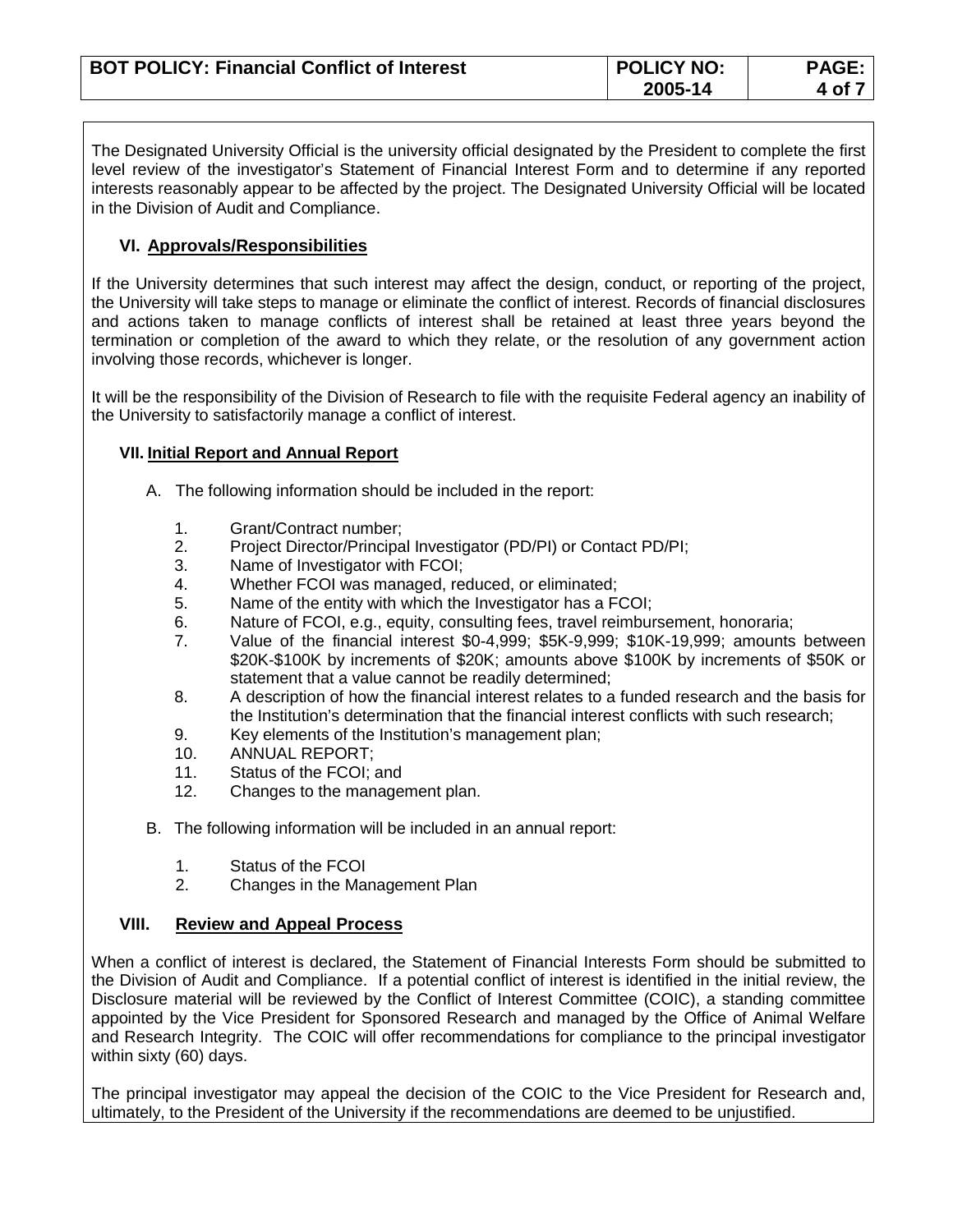| <b>BOT POLICY: Financial Conflict of Interest</b> | <b>POLICY NO:</b> | <b>PAGE:</b> |
|---------------------------------------------------|-------------------|--------------|
|                                                   | 2005-14           | 5 of i       |

#### **IX. Management of Conflicts of Interest**

- **A.** An investigator has a conflict of interest when the COIC reasonably determines that a significant financial interest could directly and significantly affect the design, conduct, or reporting of sponsored research/educational activities. In such circumstances, the COIC may recommend that the proposal shall not be submitted for funding (or terminated, if funded prior to the development of a conflict). In situations where reasonable doubt may exist about the conflict of interest, certain conditions or restrictions may be imposed. These may include, but are not limited to:
	- 1. public disclosure of significant financial interests(e.g., when presenting or publishing the research);
	- 2. for research projects involving human subjects research, disclosure of financial conflicts of interest directly to participants;
	- 3. monitoring of research by independent reviewers;
	- 4. modification of research plan;
	- 5. change of personnel or personnel responsibilities or disqualification from participation in the portion of the funded research/education that would be affected by the significant financial interest;
	- 6. divestiture of significant financial interest(s) (e.g., sale of an equity interest); or
	- 7. severance of relationships that create conflicts.

If the COIC determines that imposing conditions or restrictions would either be ineffective or inequitable, and that the potential negative impact that may arise from a significant financial interest are outweighed by interest of scientific progress; technology transfer, or the public health and welfare, then the COIC may allow the research/educational activity to go forward without imposing such conditions or restrictions.

- **B.** Process when FAMU Untimely Identifies a Significant Financial Interest there are two specific occasions and requirements concerning the untimely discovery of a significant financial interest.
	- 1. Whenever FAMU identifies a significant financial interest that was not disclosed timely by an Investigator or, for whatever reason, was not previously reviewed by FAMU during an ongoing funded research project, the designated official(s) shall, within sixty (60) days: (i) review the significant financial interest;
		- (ii) determine whether it is related to funded research;
		- (iii) determine whether a financial conflict of interest exists; and, if so
		- (iv) implement, on at least an interim basis, a management plan that shall specify the actions that have been, and will be taken to manage such financial conflict of interest going forward.
	- 2. In addition, whenever a financial conflict of interest is not identified or managed in a timely manner including:
		- (i) failure by the Investigator to disclose a significant financial interest;
		- (ii) failure by FAMU to review or manage such a financial conflict of interest; or
		- (iii) failure by the investigator to comply with a financial conflict of interest management plan.

FAMU shall, within 120 days of the Institution's determination of noncompliance, complete a retrospective review of the investigator's activities and the funded research project to determine whether any funded research, or portion thereof was biased in the design, conduct, or reporting of such research.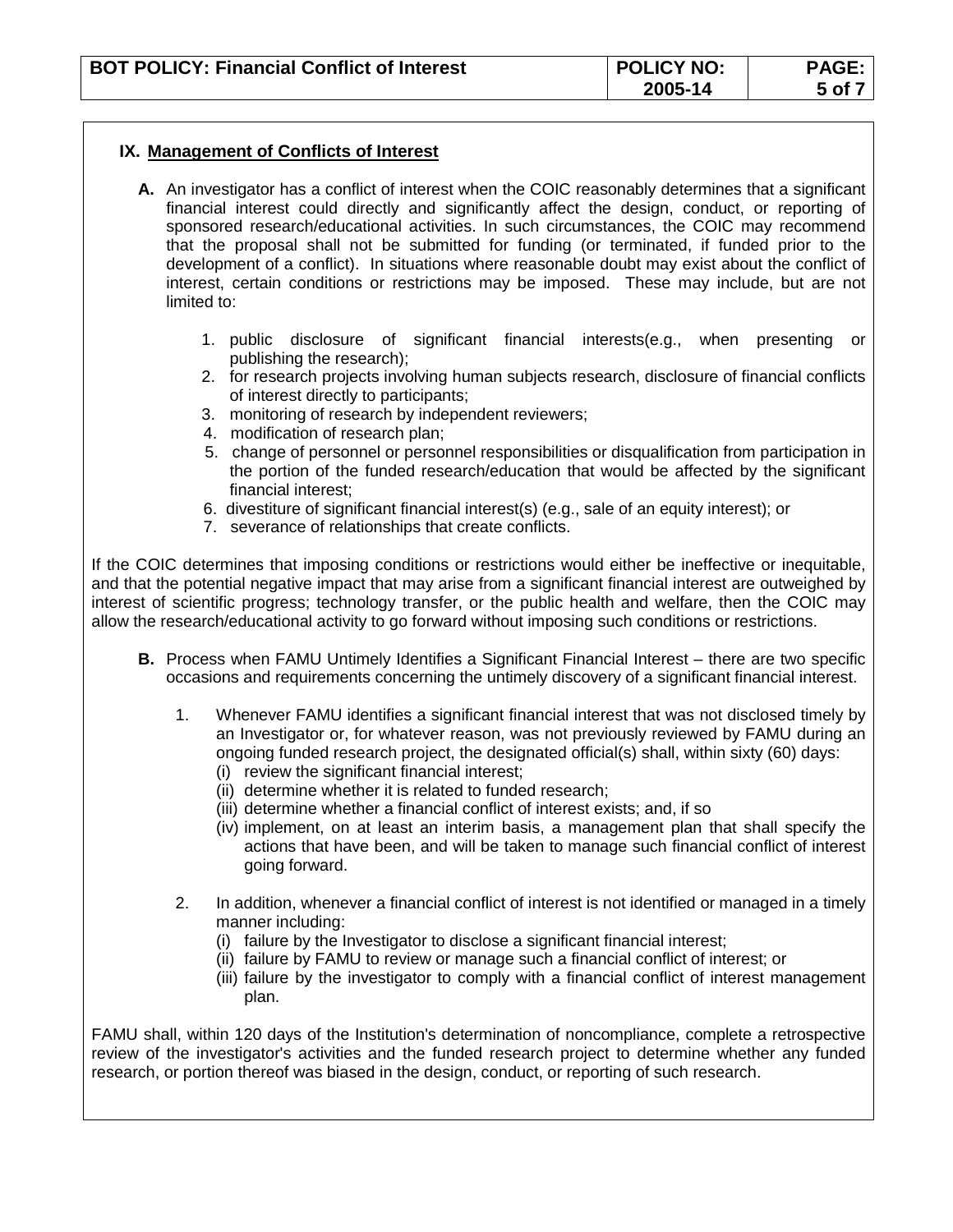| <b>BOT POLICY: Financial Conflict of Interest</b> | <b>POLICY NO:</b> | <b>PAGE:</b> |
|---------------------------------------------------|-------------------|--------------|
|                                                   | 2005-14           | $6$ of $7$   |

#### **X. Public Accessibility to Information of Conflict of Interest**

FAMU must make certain information available concerning identified FCOIs held by senior/key personnel via a publicly accessible web site or by a written response to any requestor within five business days of a request, and update such information as specified in the rule.

Information concerning any significant financial interest disclosed to FAMU that is still held by the senior/key personnel, that is related to the funded research, and that is determined to be a financial conflict of interest will be available on the Division of Research website at [www.famu.edu](http://www.famu.edu/) and click on RESEARCH. This website is to be updated annually. The information will also be made available as a written response to any requestor within five business days of a request. The information shall include: Investigator's name; the Investigator's title and role with respect to the research project; the name of the entity in which the significant financial interest is held; the nature of the significant financial interest; and the approximate dollar value of the significant financial interest, or a statement that the interest is one whose value cannot be readily determined through reference to public prices or other reasonable measures of fair market value.

The website must be updated at least annually and within 60 days of the discovery of a new financial conflict of interest. The information concerning the significant financial interests of an individual disclosed via the website or through a written request shall remain available for at least three years from the date that the information was most recently updated.

## **XI. Retrospective Review**

FAMU is required to conduct a retrospective review in those cases of non-compliance with the regulation but is not required to report the review to the Awarding Component. FAMU will be required to notify the Awarding Component promptly and submit a report to the Awarding Component only in cases where bias is found. The report will address the impact of the bias on the research project and the actions FAMU has taken, or will take, to eliminate or mitigate the effect of the bias.

**Retrospective Review –**FAMU is required to document the retrospective review; such documentation shall include, but not necessarily be limited to, all of the following key elements:

- 1. Project number;
- 2. Project title;
- 3. PD/PI or contact PD/PI if a multiple PD/PI model is used;
- 4. Name of the Investigator with the FCOI;
- 5. Name of the entity with which the Investigator has a financial conflict of interest;
- 6. Reason(s) for the retrospective review;
- 7. Detailed methodology used for the retrospective review (e.g., methodology of the review process, composition of the review panel, documents reviewed);
- 8. Findings of the review; and
- 9. Conclusions of the review.

Based on the results of the retrospective review, if appropriate, the Vice President for Research shall update the previously submitted FCOI report, specifying the actions that will be taken to manage the financial conflict of interest going forward. If bias is found, the Vice President for Research is required to notify the Awarding Component promptly and submit a mitigation report to the Awarding Component. The mitigation report must include, at a minimum, the key elements documented in the retrospective review above and a description of the impact of the bias on the research project and the Institution's plan of action or actions taken to eliminate or mitigate the effect of the bias (e.g., impact on the research project; extent of harm done, including any qualitative and quantitative data to support any actual or future harm; analysis of